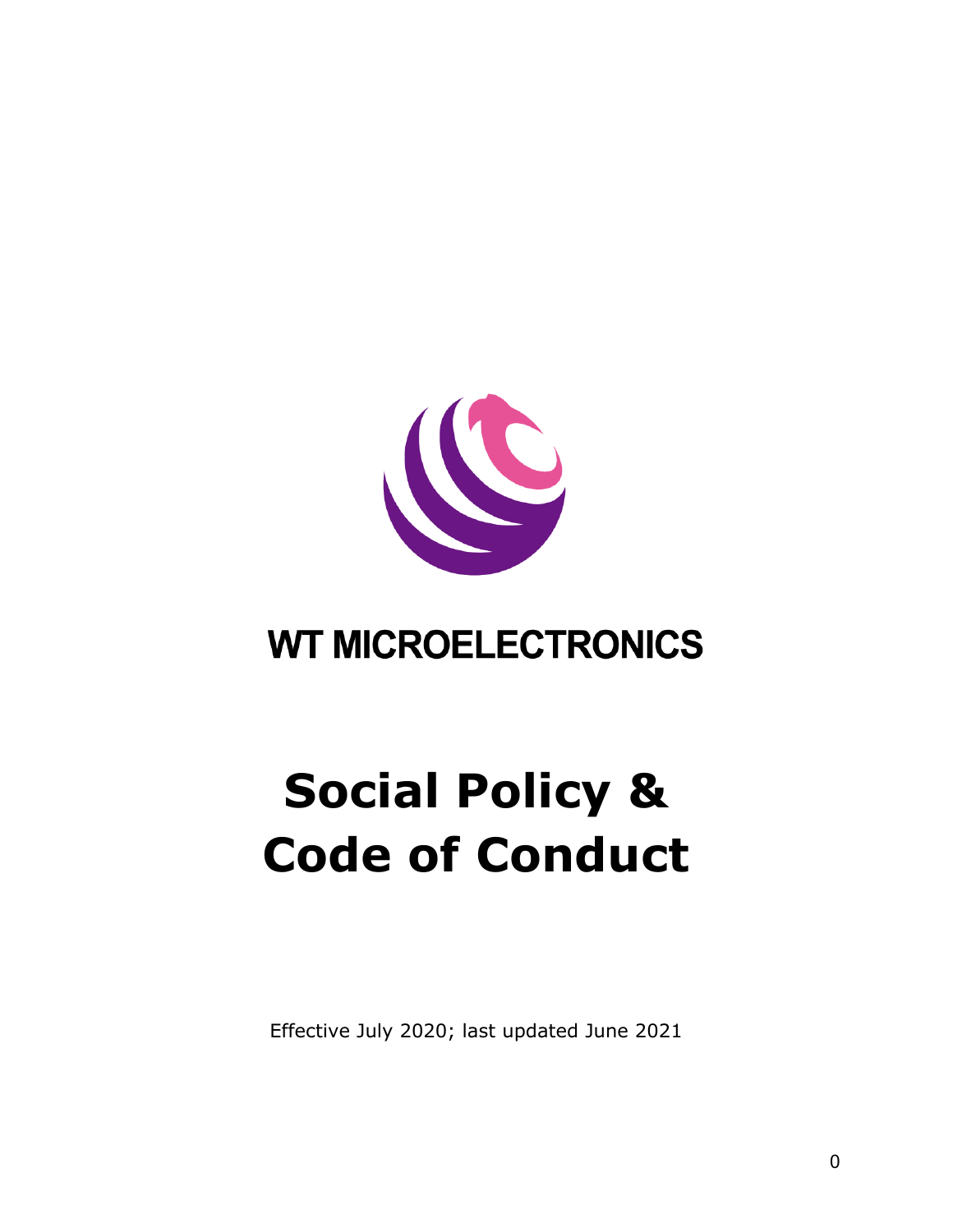

WT is committed to obtaining regular input from stakeholders in the continued development and implementation of the Code of Conduct(the Code).

Fundamental to adopting the Code is the understanding that a business, in all of its activities,must operate in full compliance with the laws, rules and regulations of the countries in which it operates.

If there are differing standards between the Code and local law, the Code defines conformance as meeting the strictest requirements. In alignment with the UN Guiding Principles on Business and Human Rights, the provisions in this Code are derived from key international human rights standards including the ILO Declaration on Fundamental Principles and Rights at Work and the UN Universal Declaration of Human Rights.

WT following the international standards were used in preparing this Code and may be a useful source of additional information.

- [Responsible Business Alliance Code of Conduct v6.0](http://www.responsiblebusiness.org/rba-foundation/)
- [Universal Declaration of Human Rights](http://www.un.org/Overview/rights.html)
- [United Nations Convention Against Corruption](https://www.unodc.org/unodc/en/treaties/CAC/)
- [United Nations Global Compact](http://www.unglobalcompact.org)
- [ILO Code of Practice in Safety and Health](http://www.ilo.org/public/english/protection/safework/cops/english/download/e000013.pdf)
- [ILO International Labor Standards](http://www.ilo.org/public/english/standards/norm/whatare/fundam/index.htm)
- [OECD Due Diligence Guidance for Responsible Supply](http://www.oecd.org/corporate/mne/mining.htm) Chains of [Minerals from ConflictAffected and High Risk Areas](http://www.oecd.org/corporate/mne/mining.htm)
- [ISO 45001 Occupational Health and Safety Management](https://www.iso.org/standard/63787.html) Systems **[Requirements](https://www.iso.org/standard/63787.html)**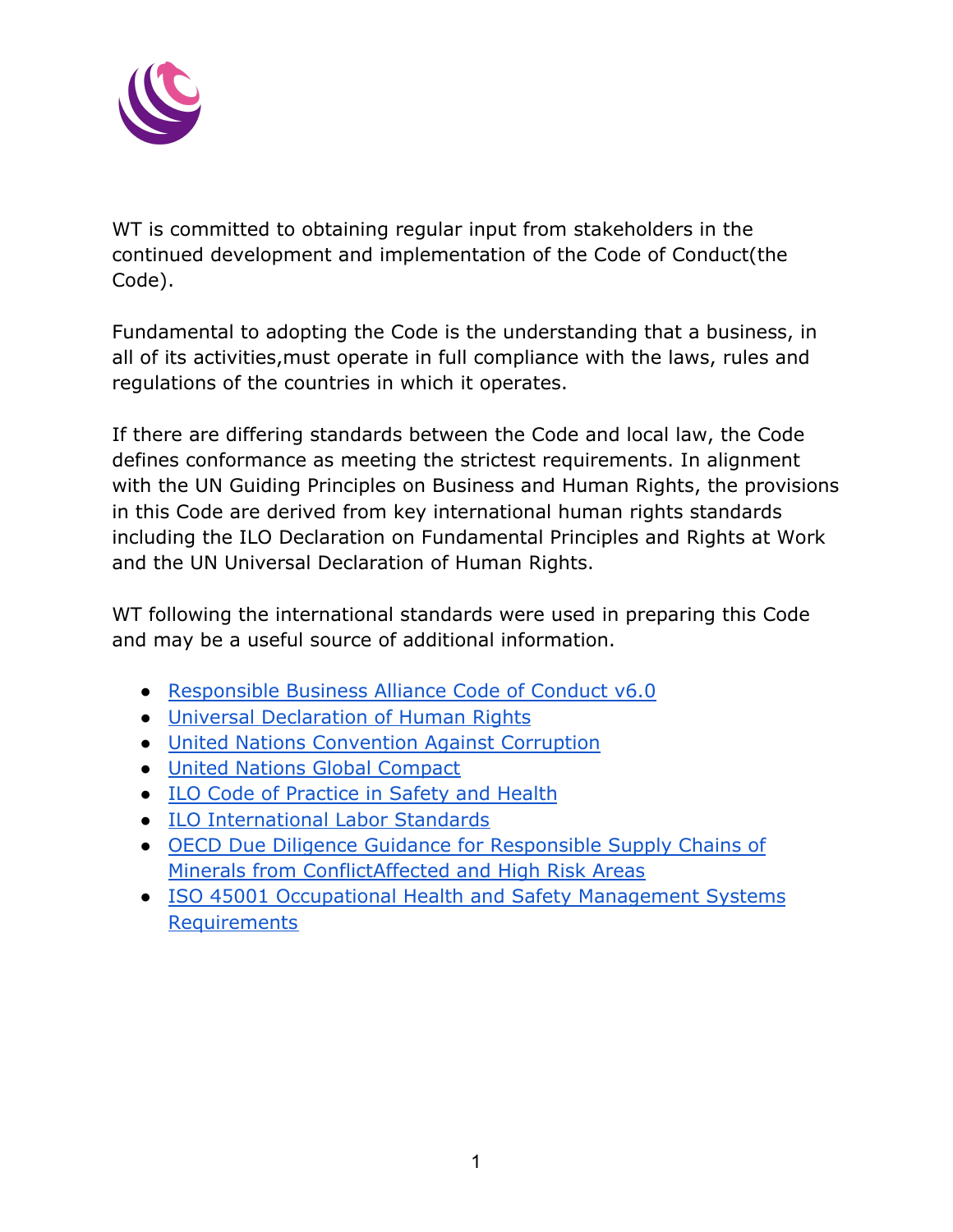

WT are committed to uphold the human rights of workers, and to treat them with dignity and respect as understood by the international community. This applies to all workers including temporary, migrant, student, contract, direct employees, and any other type of worker.

# **(1) Freely Chosen Employment**

Forced, bonded (including debt bondage) or indentured labor, involuntary or exploitative prison labor, slavery or trafficking of persons not be used. This includes transporting, harboring, recruiting, transferring or receiving persons by means of threat, force, coercion, abduction or fraud for labor or services. There are no unreasonable restrictions on workers' freedom of movement in the facility in addition to unreasonable restrictions on entering or exiting company provided facilities.

As part of the hiring process, workers must be provided with a written employment agreement in their native language that contains a description of terms and conditions of employment prior to the worker departing from his or her country of origin and there are no substitution or change(s) allowed in the employment agreement upon arrival in the receiving country unless these changes are made to meet local law and provide equal or better terms.

All work must be voluntary and workers are free to leave work at any time or terminate their employment Employers and agents may not hold or otherwise destroy, conceal, confiscate or deny access by employees to their identity or immigration documents, such as government-issued identification, passports or work permits, unless such holdings are required by law.

Workers are not required to pay employers' or agents' recruitment fees or other related fees for their employment. If any such fees are found to have been paid by workers, such fees are repaid to the worker.

## **(2) Young Workers**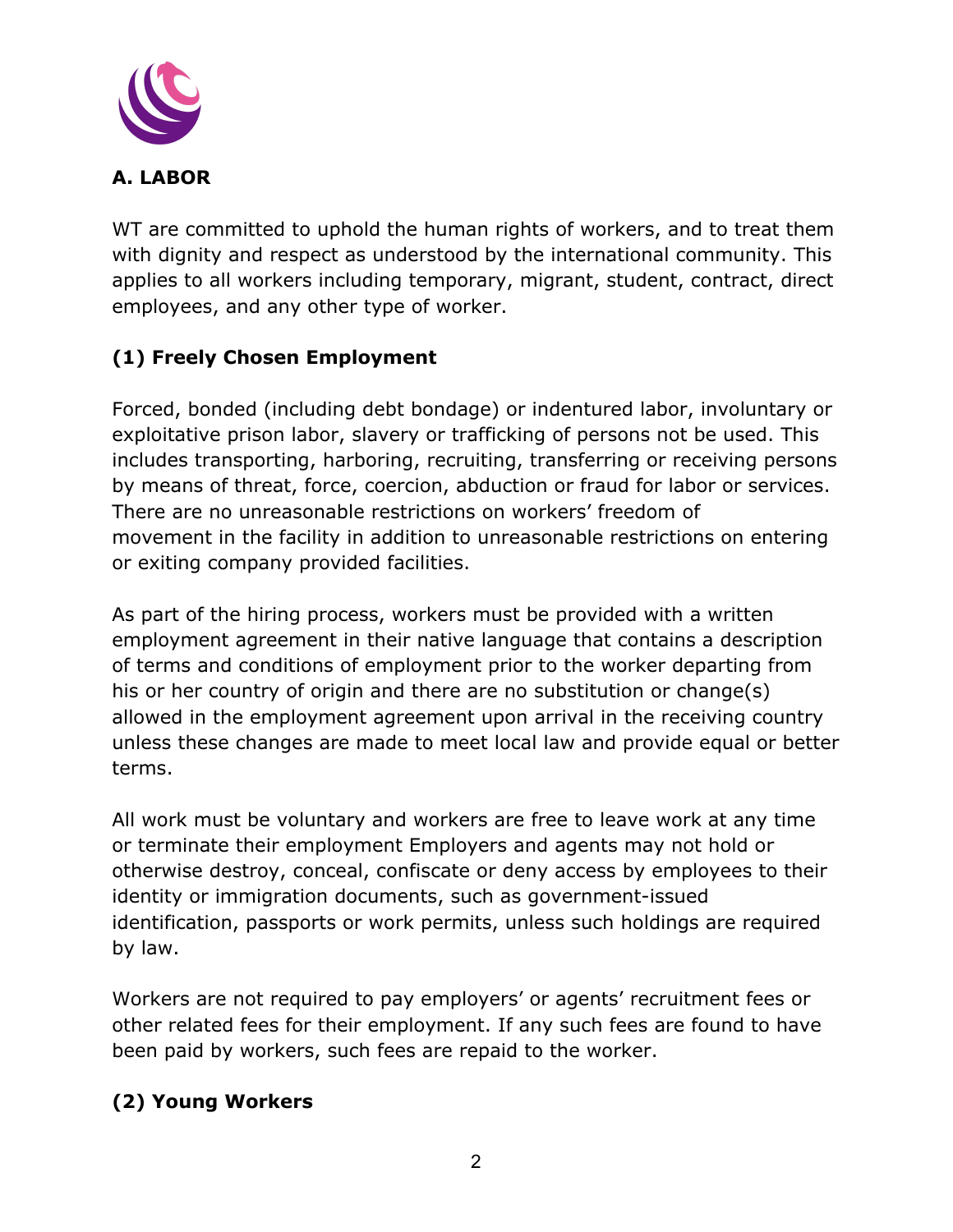

Child labor is not to be used in any stage of manufacturing. The term "child" refers to any person under the age of 15, or under the age for completing compulsory education, or under the minimum age for employment in the country, whichever is greatest. The use of legitimate workplace learning programs, which comply with all laws and regulations, is supported. Workers under the age of 18 Young Workers do not perform work that is likely to jeopardize their health or safety, including night shifts and overtime.

WT ensures proper management of student workers through proper maintenance of student records, rigorous due diligence of educational partners, and protection of students' rights in accordance with applicable law and regulations. WT provides appropriate support and training to all student workers. In the absence of local law, the wage rate for student workers, interns and apprentices is at least the same wage rate as other entry-level workers performing equal or similar tasks.

#### **3) Working Hours**

Studies of business practices clearly link worker strain to reduced productivity, increased turnover and increased injury and illness. .Working hours are not to exceed the maximum set by local law.

## **4) Wages and Benefits**

Compensation paid to workers complies with all applicable wage laws, including those relating to minimum wages, overtime hours and legally mandated benefits. In compliance with local laws, workers are compensated for overtime at pay rates greater than regular hourly rates. Deductions from wages as a disciplinary measure are not permitted. For each pay period, workers are provided with a timely and understandable wage statement that includes sufficient information to verify accurate compensation for work performed. All use of temporary, dispatch and outsourced labor will be within the limits of the local law.

#### **5) Humane Treatment**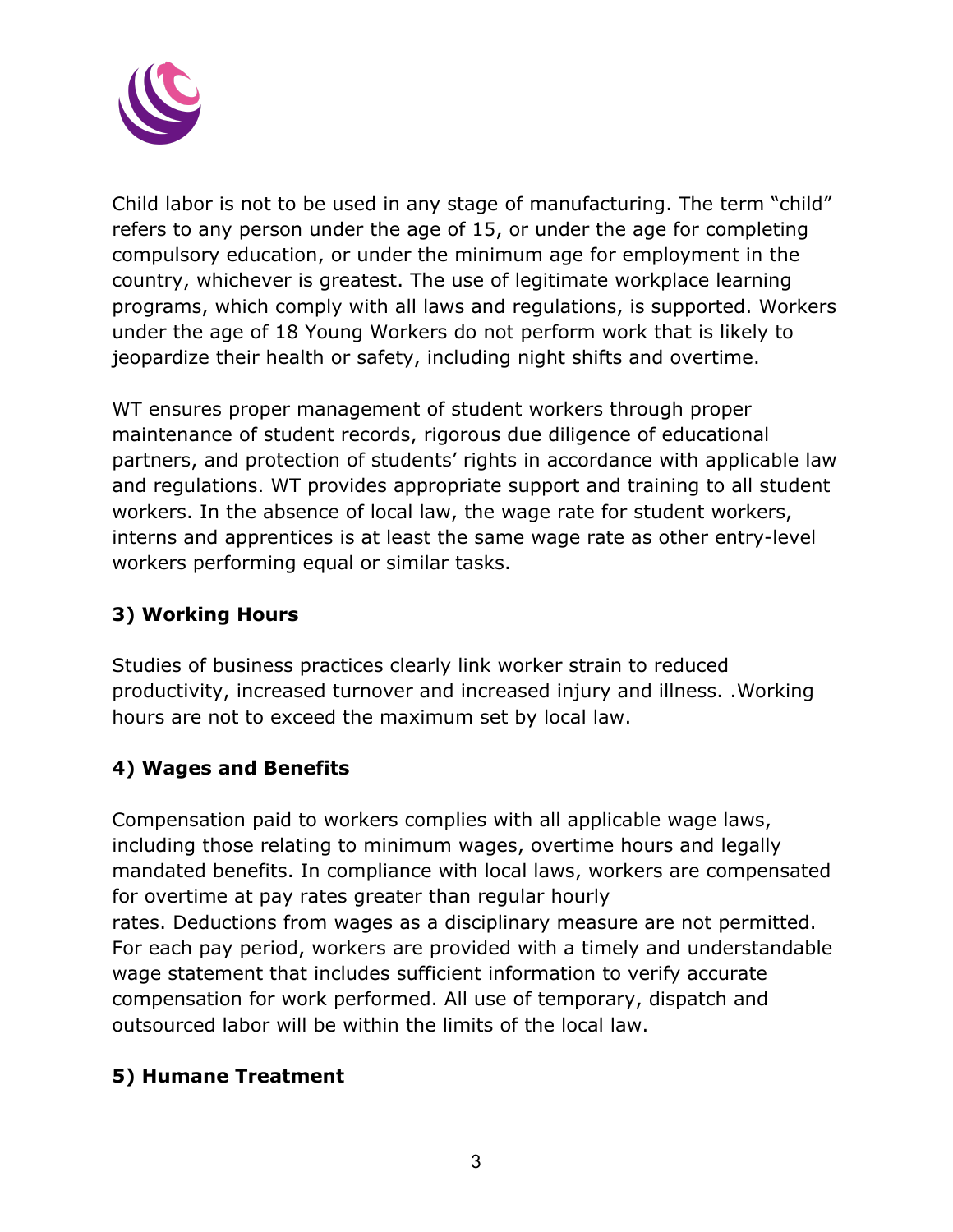

There is to be no harsh and inhumane treatment including any sexual harassment, sexual abuse, corporal punishment, mental or physical coercion or verbal abuse of workers; nor is there to be the threat of any such treatment. Disciplinary policies and procedures in support of these requirements are clearly defined and communicated to workers.

#### **6) Non-Discrimination**

WT are committed to a workforce free of harassment and unlawful discrimination. Companies are not engage in discrimination based on race, color, age, gender, sexual orientation, gender identity and expression, ethnicity or national origin, disability, pregnancy, religion, political affiliation, union membership, covered veteran status, protected genetic information or marital status in hiring and employment practices such as wages, promotions, rewards, and access to training. Workers are provided with reasonable accommodation for religious practices. In addition, workers or potential workers are subjected to medical tests or physical exams that could be used in a discriminatory way.

## **7) Freedom of Association**

In conformance with local law, WT respects the right of all workers to form and join trade unions of their own choosing, to bargain collectively and to engage in peaceful assembly as well as respect the right of workers to refrain from such activities. Workers and/or their representatives are able to openly communicate and share ideas and concerns with management regarding working conditions and management practices without fear of discrimination, reprisal, intimidation or harassment.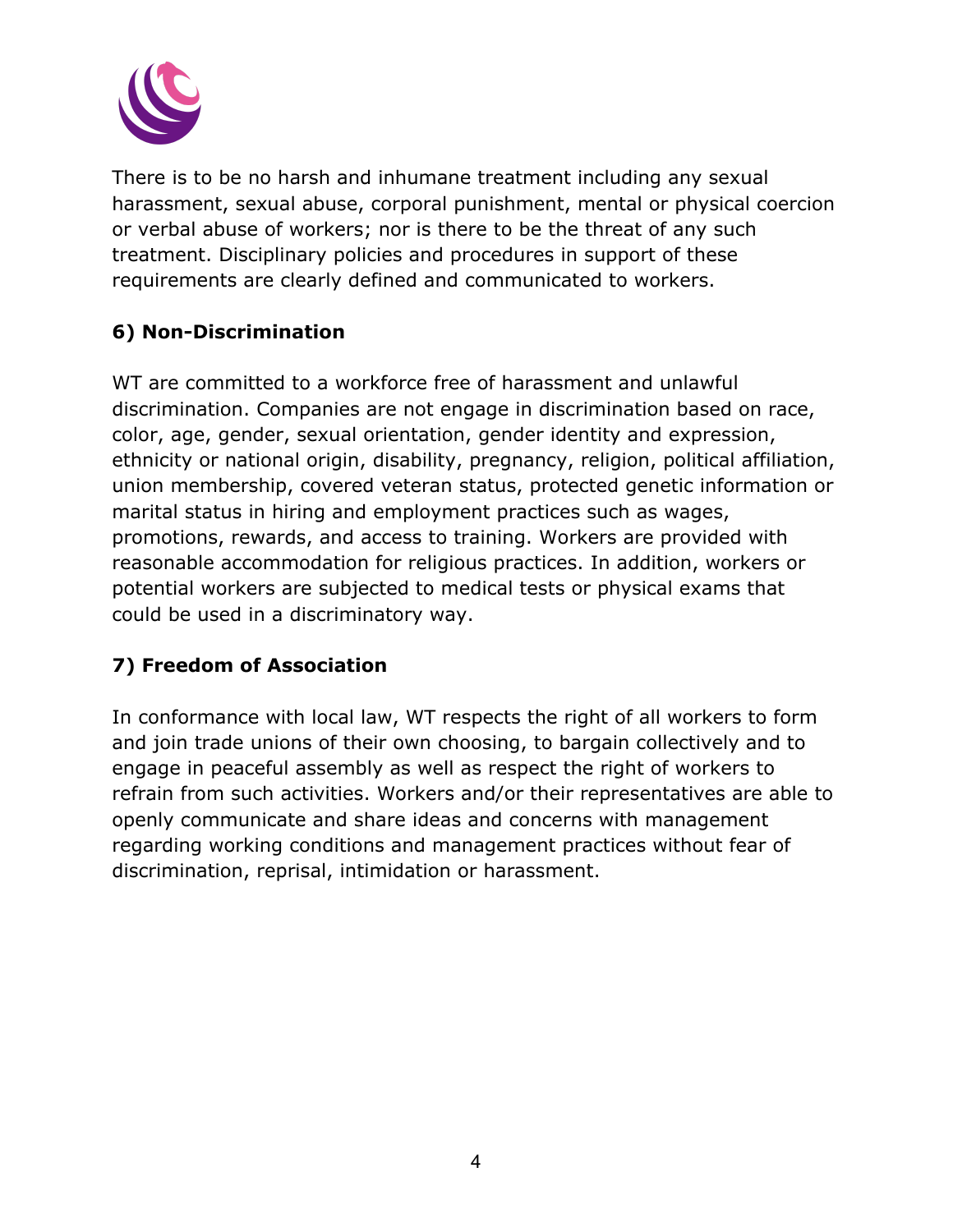

#### **B. HEALTH and SAFETY**

WT recognizes that in addition to minimizing the incidence of work-related injury and illness, a safe and healthy work environment enhances the quality of products and services, consistency of production and worker retention and morale. WT also recognizes that ongoing worker input and education is essential to identifying and solving health and safety issues in the workplace. Recognized management systems such as OHSAS 18001 and ILO Guidelines on Occupational Safety and Health were used as references in preparing the Code and may be a useful source of additional information.

The health and safety standards are:

# **(1) Occupational Safety**

Worker potential for exposure to safety hazards (e.g., chemical, electrical and other energy sources, fire, vehicles, and fall hazards) are to be identified and assessed, and controlled through proper design, engineering and administrative controls, preventative maintenance and safe work procedures (including lockout/tagout), and ongoing safety training. Where hazards cannot be adequately controlled by these means, workers are to be provided with appropriate, well-maintained, personal protective equipment and educational materials about risks to them associated with these hazards. Reasonable steps must also be taken to remove pregnant women/nursing mothers from working condition with high hazards, remove or reduce any workplace health and safety risks to pregnant women and nursing mothers including those associated with their work assignments, as well as include reasonable accommodations for nursing mothers.

## **(2) Emergency Preparedness**

Potential emergency situations and events are to be identified and assessed, and their impact minimized by implementing emergency plans and response procedures including: emergency reporting, employee notification and evacuation procedures, worker training and drills, appropriate fire detection and suppression equipment, clear and unobstructed egress adequate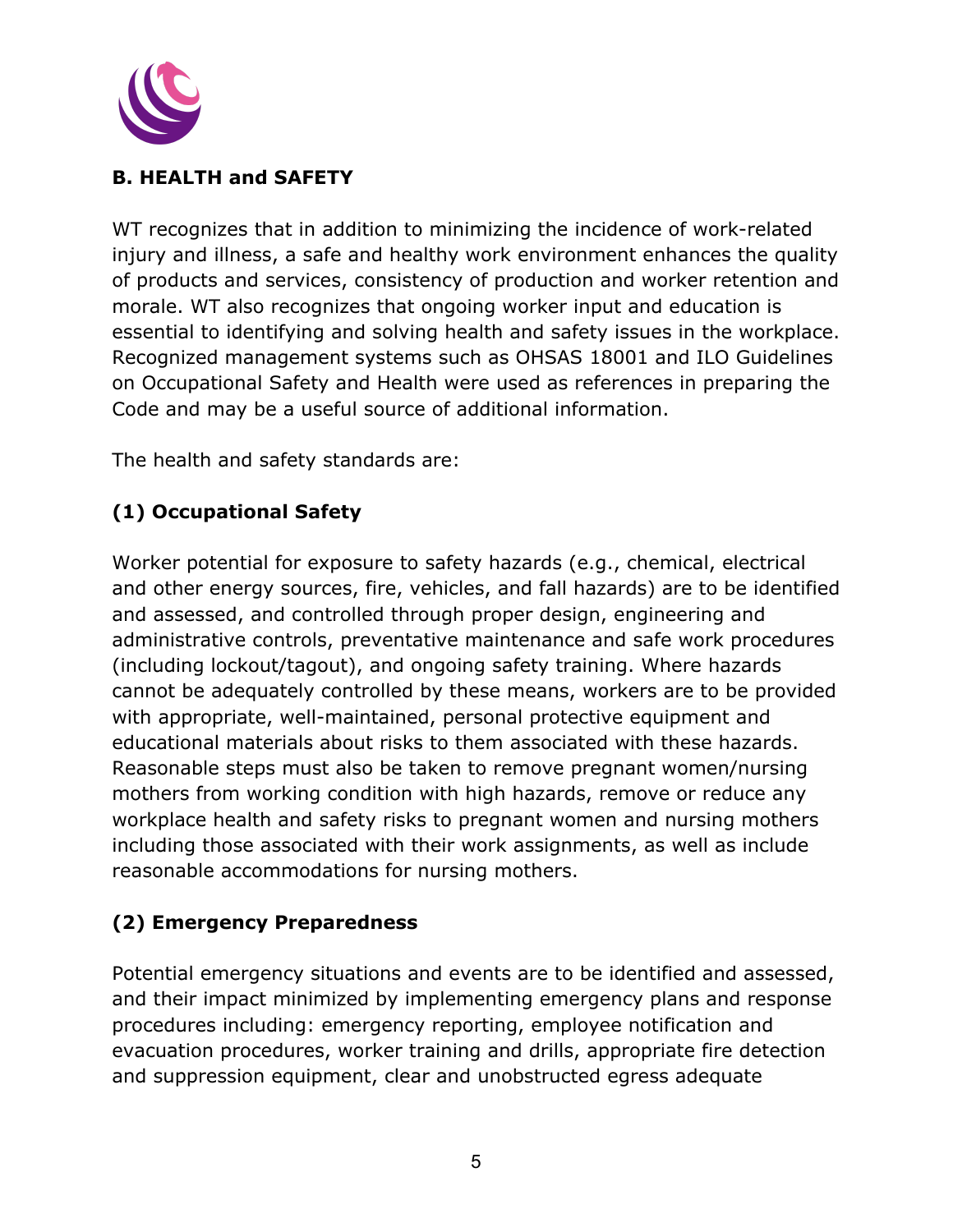

exit facilities and recovery plans. Such plans and procedures are focus on minimizing harm to life, the environment and property.

# **(3) Occupational Injury and Illness**

Procedures and systems are to be in place to prevent, manage, track and report occupational injury and illness including provisions to: encourage worker reporting; classify and record injury and illness cases; provide necessary medical treatment; investigate cases and implement corrective actions to eliminate their causes; and facilitate return of workers to work.

# **4) Industrial Hygiene**

Worker exposure to chemical, biological and physical agents is to be identified, evaluated, and controlled according to the hierarchy of controls. Potential hazards are to be eliminated or controlled through proper design, engineering and administrative controls. When hazards cannot be adequately controlled by such means, workers are to be provided with and use appropriate, well-maintained, personal protective equipment. Protective programs include educational materials about the risks associated with these hazards.

#### **5) Physically Demanding Work**

Worker exposure to the hazards of physically demanding tasks, including manual material handling and heavy or repetitive lifting, prolonged standing and highly repetitive or forceful assembly tasks is to be identified, evaluated and controlled.

## **(6) Machine Safeguarding**

Production and other machinery are evaluated for safety hazards. Physical guards, interlocks and barriers are to be provided and properly maintained where machinery presents an injury hazard to workers.

## **(7) Sanitation, Food, and Housing**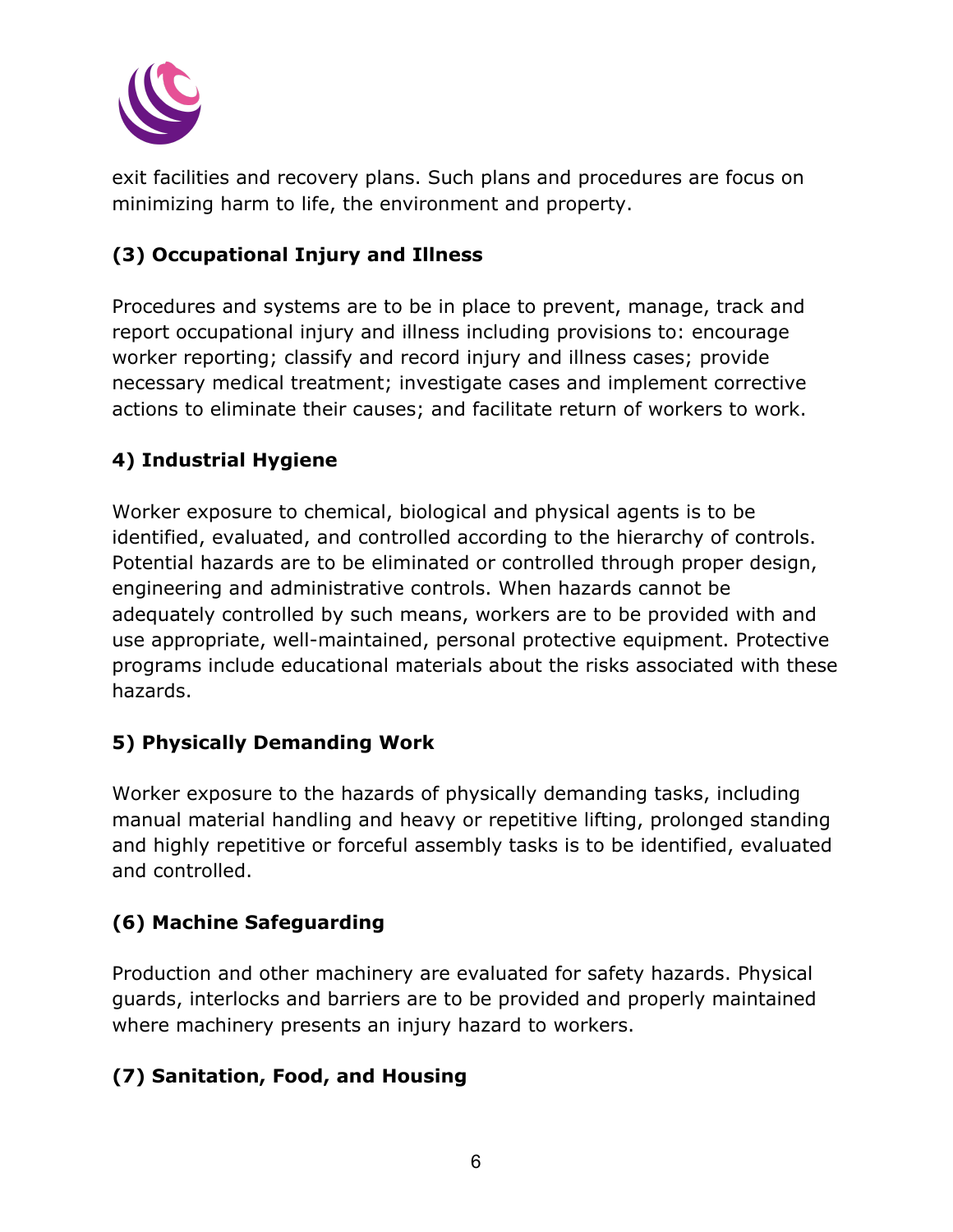

Workers are to be provided with ready access to clean toilet facilities, potable water and sanitary food preparation, storage, and eating facilities. Worker dormitories provided by the Participant or a labor agent are to be maintained to be clean and safe, and provided with appropriate emergency egress, hot water for bathing and showering, adequate lighting heat and ventilation, individually secured accommodations for storing personal and valuable items, and reasonable personal space along with reasonable entry and exit privileges.

#### **8) Health and Safety Communication**

WT provides workers with appropriate workplace health and safety information and training in the language of the worker or in a language the worker can understand for all identified workplace hazards that workers are exposed to, including but not limited to mechanical, electrical, chemical, fire, and physical hazards.. Health and safety related information are clearly posted in the facility or placed in a location identifiable and accessible by workers. Training is provided to all workers prior to the beginning of work and regularly thereafter. Workers are encouraged to raise safety concerns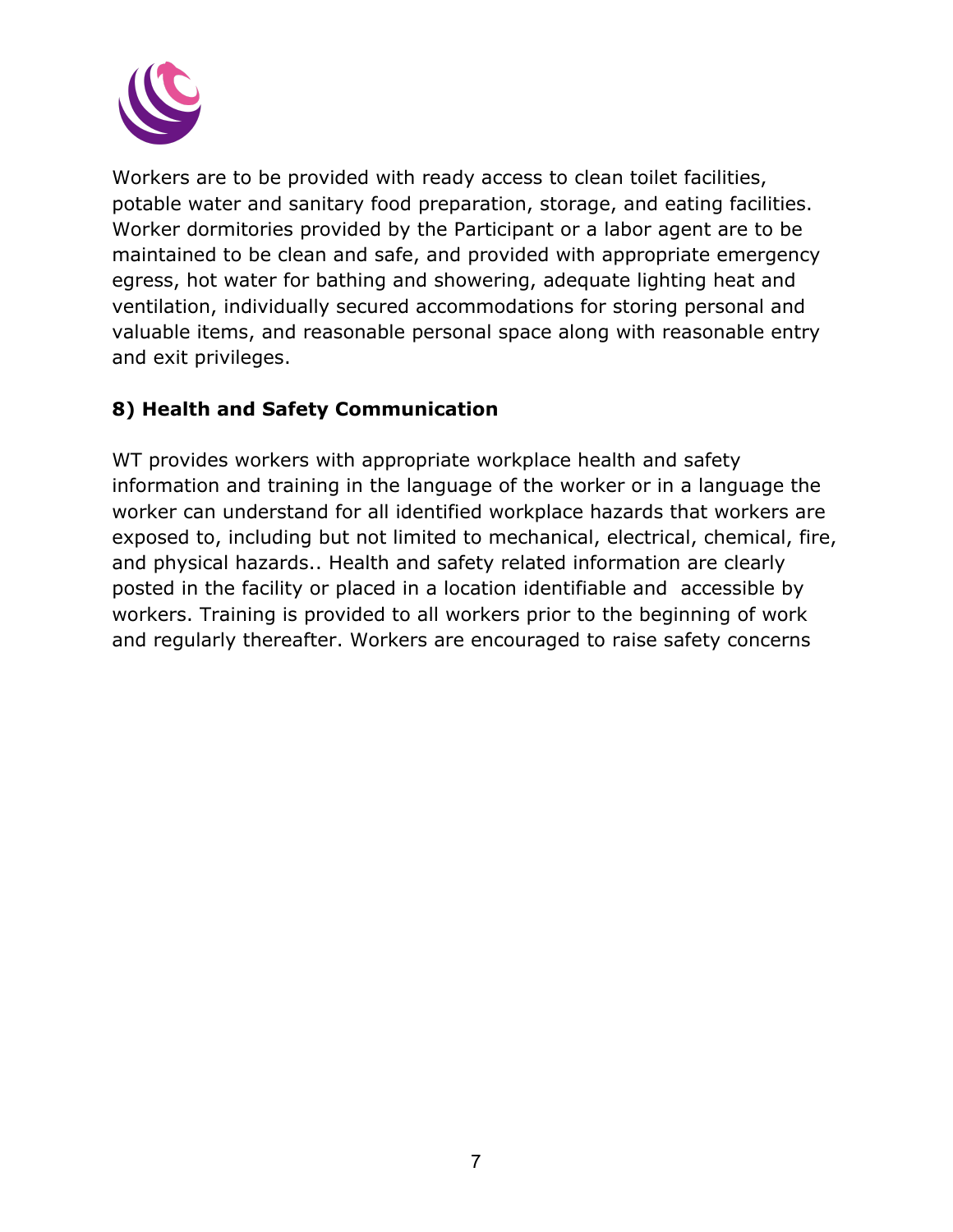

To meet social responsibilities and to achieve success in the marketplace, WT and their agents are to uphold the highest standards of ethics including:

# **(1) Business Integrity**

The highest standards of integrity are to be upheld in all business interactions. WT has a zero tolerance policy to prohibit any and all forms of bribery, corruption, extortion and embezzlement.

# **(2) No Improper Advantage**

Bribes or other means of obtaining undue or improper advantage are not to be promised,offered, authorized, given or accepted. This prohibition covers promising, offering, authorizing,giving or accepting anything of value, either directly or indirectly through a third party, in order to obtain or retain business, direct business to any person, or otherwise gain an improper advantage. Monitoring and enforcement procedures are implemented to ensure compliance with anti-corruption laws.

# **(3) Disclosure of Information**

All WT business dealings are transparently performed and accurately reflected on business books and records. Information regarding participant labor, health and safety, environmental practices, business activities, structure, financial situation and performance is to be disclosed in accordance with applicable regulations and prevailing industry practices. Falsification of records or misrepresentation of conditions or practices in the supply chain are unacceptable.

## **(4) Intellectual Property**

Intellectual property rights are to be respected; transfer of technology and know- how is to be done in a manner that protects intellectual property rights; and, customer and supplier information is to be safeguarded.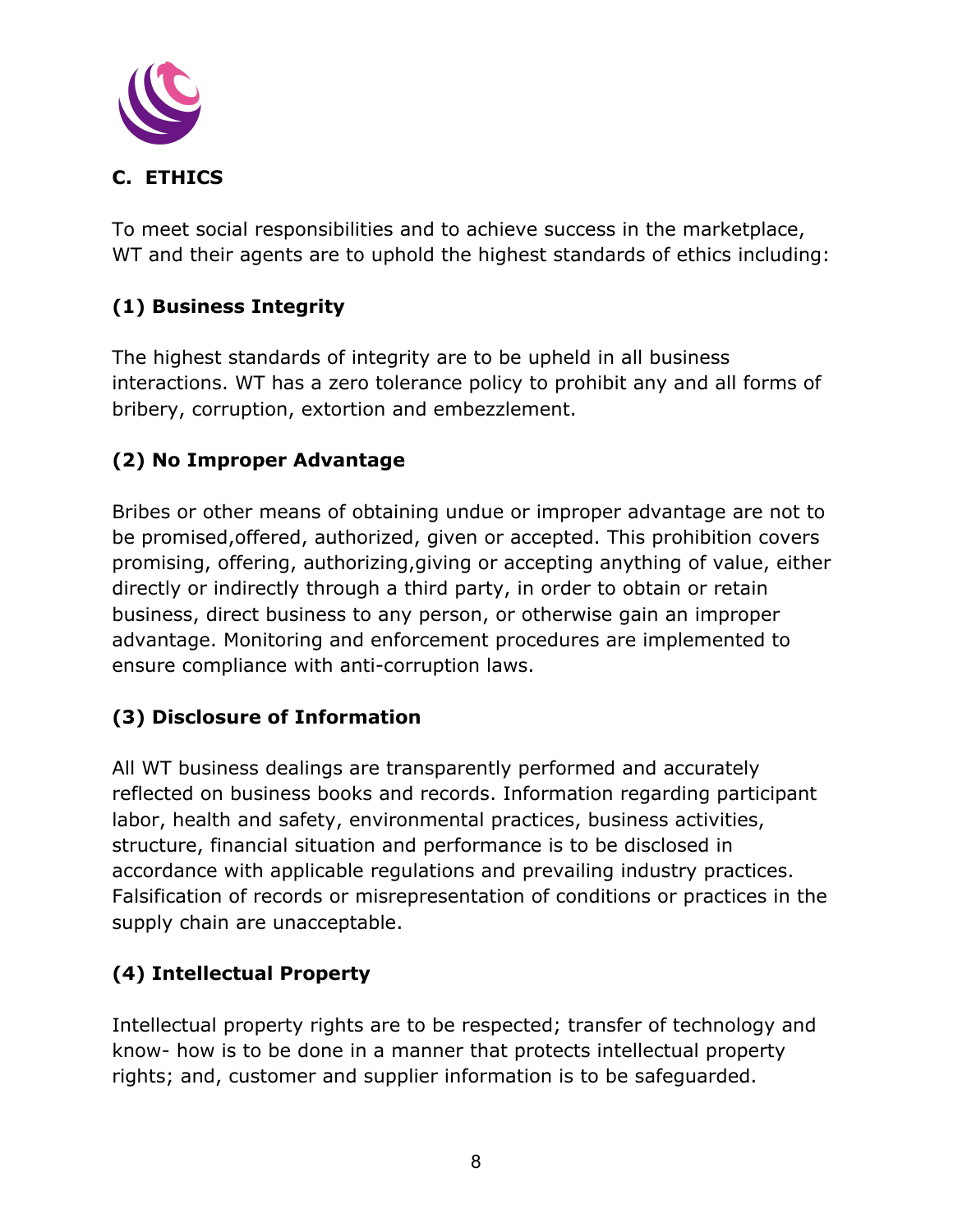

# **(5) Fair Business, Advertising and Competition**

WT commits to fair business, advertising and competition.

#### **6) Protection of Identity and Non-Retaliation**

WT ensures the confidentiality, anonymity and protection of supplier and employee whistleblowers are to be maintained, unless prohibited by law. WT have a communicated process for their personnel to be able to raise any concerns without fear of retaliation.

#### **7) Responsible Sourcing of Minerals**

WT has a policy to reasonably assure that the tantalum, tin, tungsten and gold in the products they manufacture does not directly or indirectly finance or benefit armed groups that are perpetrators of serious human rights abuses in the Democratic Republic of the Congo or an adjoining country. WT are exercise due diligence on the source and chain of custody of these minerals and make their due diligence measures available to customers upon customer request.

#### **8) Privacy**

WT are to commit to protecting the reasonable privacy expectations of personal information of everyone they do business with, including suppliers, customers, consumers and employees. WT are to comply with privacy and information security laws and regulatory requirements when personal information is collected, stored, processed, transmitted, and shared. Whistleblower definition: Any person who makes a disclosure about improper conduct by an employee or officer of a company, or by a public official or official body.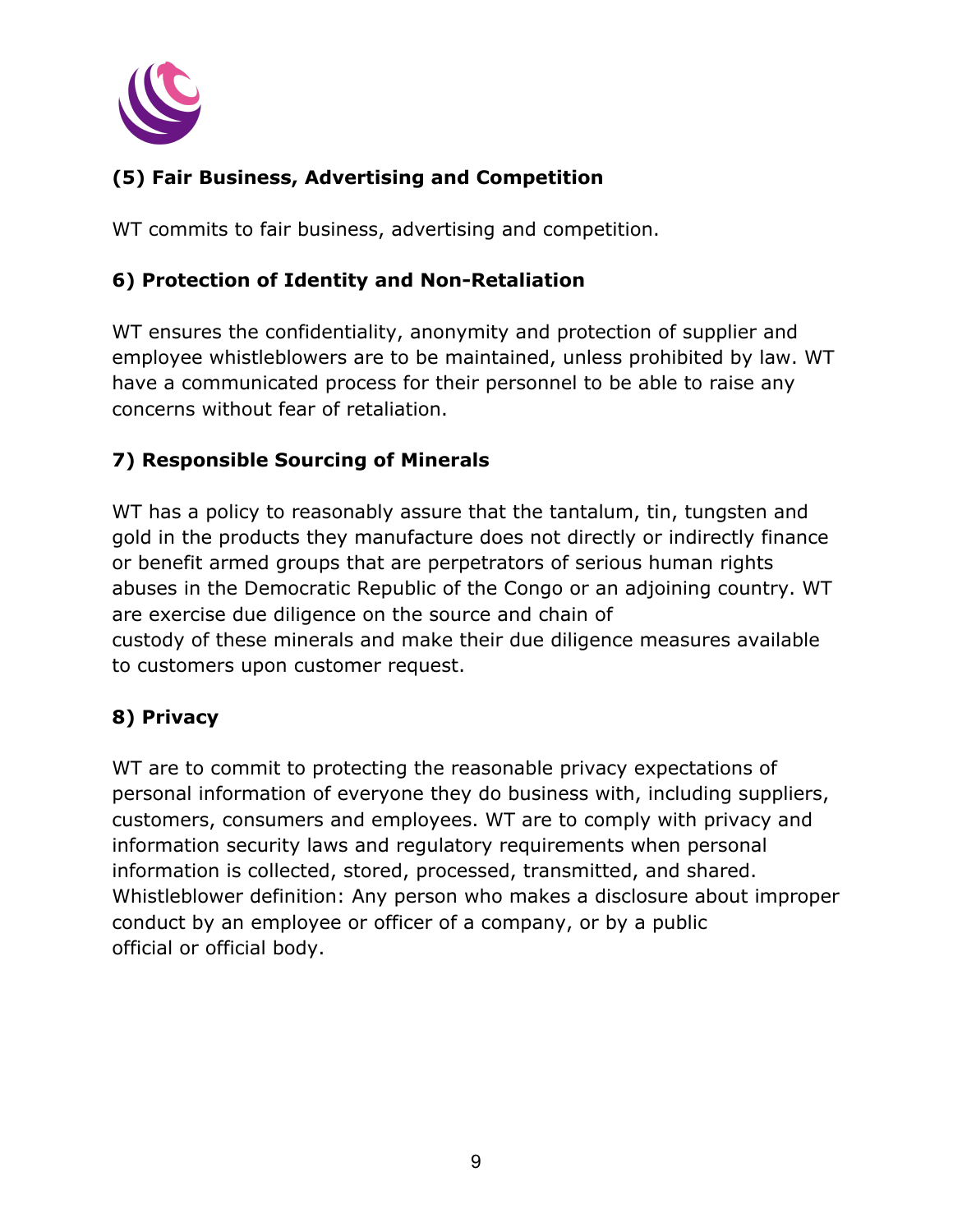

#### **D. MANAGEMENT SYSTEMS**

WT establishes a management system whose scope is related to the content of this Code. The management system is designed to ensure: (a) compliance with applicable laws, regulations and customer requirements related to the participant's operations and products; (b) conformance with this Code; and (c) identification and mitigation of operational risks related to this Code. It also facilitates continual improvement.

# **(1) Company Commitment**

A corporate social and environmental responsibility policy statements affirming Participant's commitment to compliance and continual improvement, endorsed by executive management.

## **(2) Management Accountability and Responsibility**

The Participant clearly identifies senior executive and company representatives responsible for ensuring implementation of the management systems and associated programs. Senior management reviews the status of the management system on a regular basis.

#### **(3) Legal and Customer Requirements**

A process to identify, monitor and understand applicable laws, regulations and customer requirements, including the requirements of this Code.

#### **(4) Risk Assessment and Risk Management**

A process to identify the legal compliance, environmental, health and safety3 and labor practice and ethics risks associated with Participant's operations. Determination of the relative significance for each risk and implementation of appropriate procedural and physical controls to control the identified risks and ensure regulatory compliance 3 Areas to be included in a risk assessment for environmental health and safety are production areas, warehouse and storage facilities, facilities support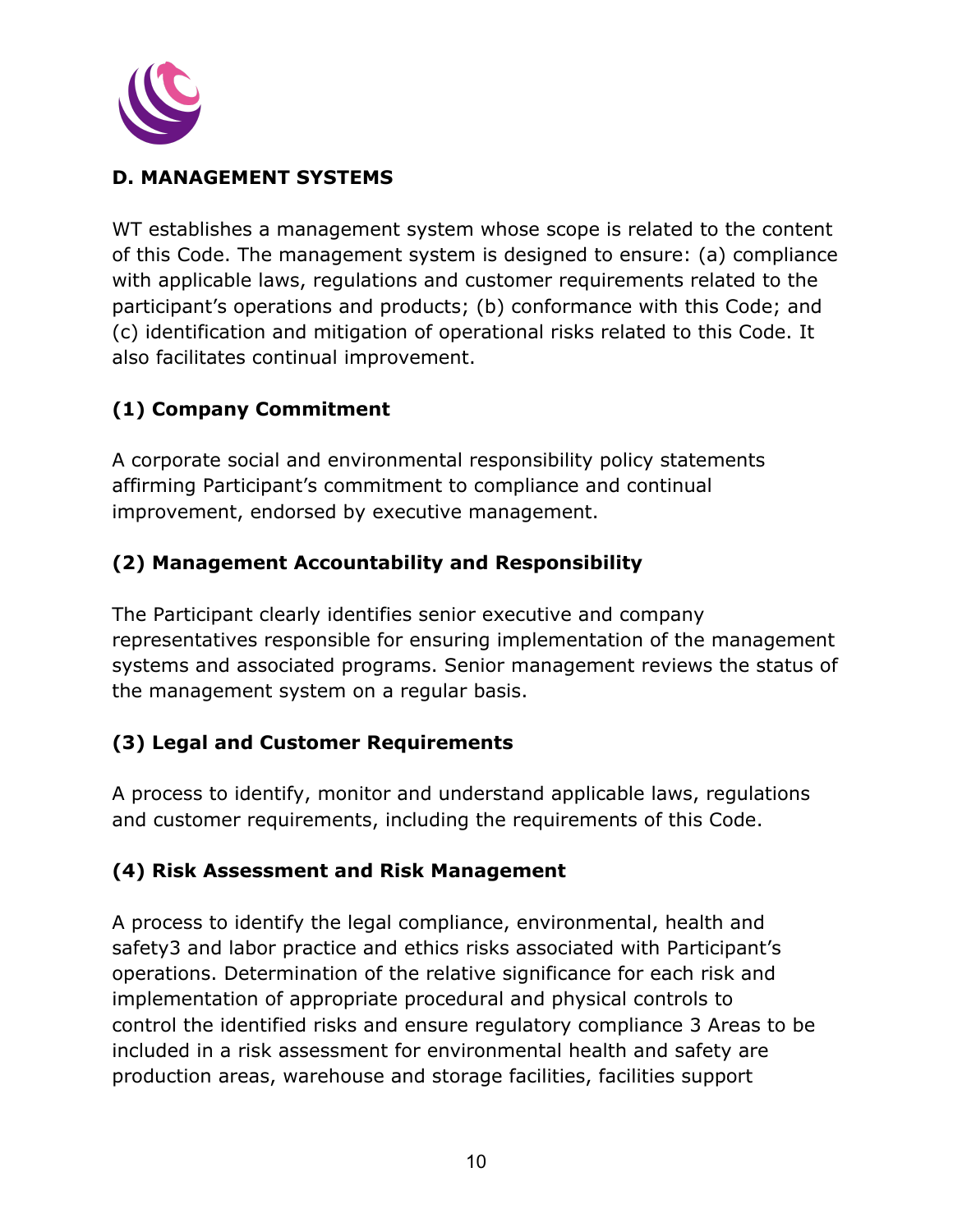

equipment, laboratories and test areas, sanitation facilities , cafeteria and worker dormitories.

# **(5) Improvement Objectives**

Written performance objectives, targets and implementation plans to improve the Participant's social and environmental performance, including a periodic assessment of Participant's performance in achieving those objectives.

# **(6) Training**

Programs for training managers and workers to implement Participant's policies, procedures and improvement objectives and to meet applicable legal and regulatory requirements.

# **(7) Communication**

A process for communicating clear and accurate information about Participant's policies, practices, expectations and performance to workers, suppliers and customers.

## **(8) Worker Feedback, Participation and Grievance**

Ongoing processes, including an effective grievance mechanism, to assess employees' understanding of and obtain feedback on or violations against practices and conditions covered by this Code and to foster continuous improvement.

#### **(9) Audits and Assessments**

Periodic self-evaluations to ensure conformity to legal and regulatory requirements, the content of the Code and customer contractual requirements related to social and environmental responsibility.

## **(10) Corrective Action Process**